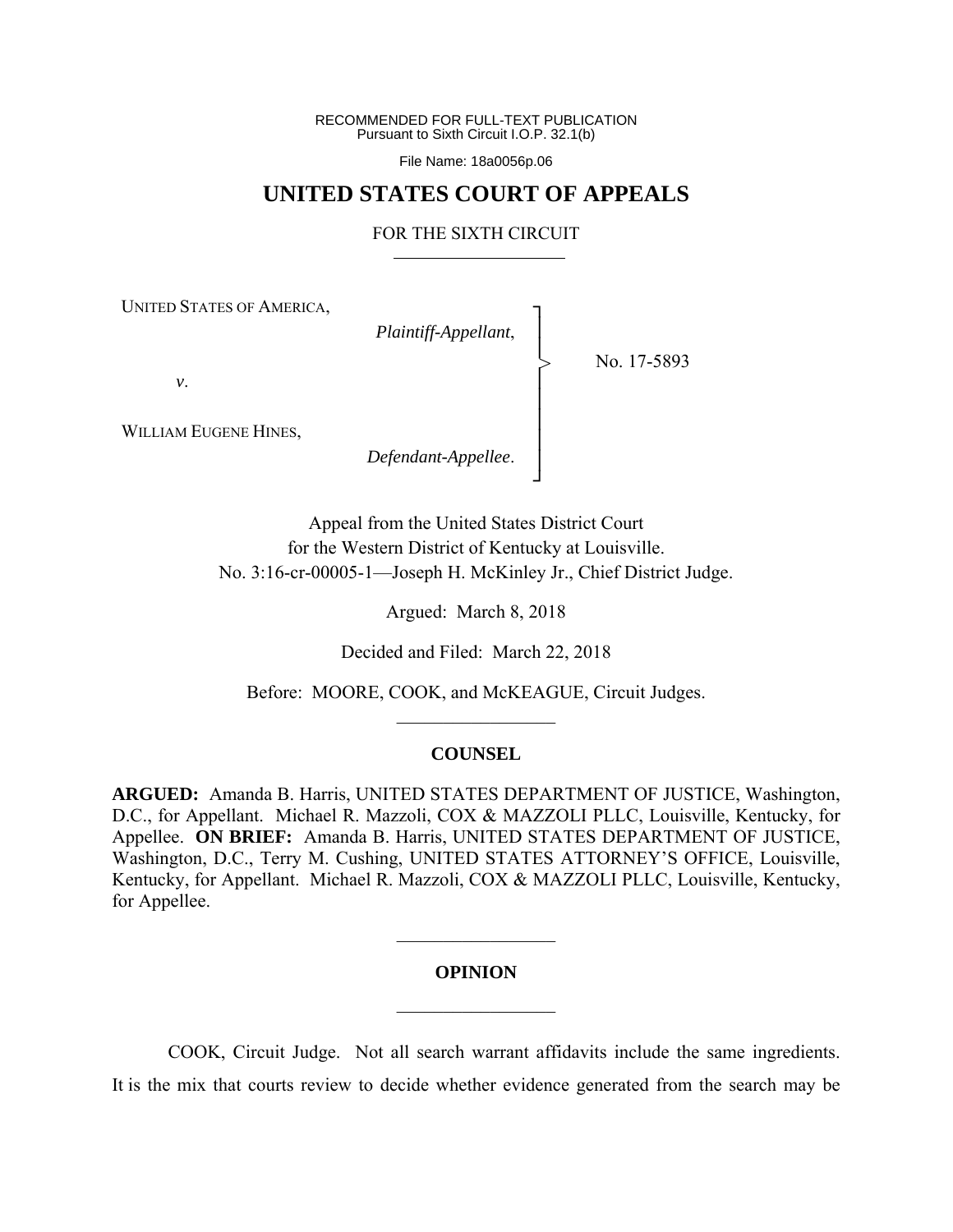used or must be suppressed. Some affidavits describe in fine detail a confidential informant's reliability, whereas others emphasize the tipster's basis of knowledge. Some discuss controlled drug buys by police officers looking to corroborate a tip, and others spotlight a suspect's criminal history. There isn't a singular formula; we consider the affidavit proper if, in its totality, it sufficiently demonstrates probable cause for that search warrant.

 Finding the affidavit in this case insufficient to establish probable cause, the district court suppressed evidence recovered during a search. We decide that the totality of the circumstances dictates otherwise, however, and REVERSE.

**I.** 

### **A.**

 On December 15, 2015, Louisville Metropolitan Police Department Detective Daniel Evans submitted to Kentucky Circuit Court Judge McKay Chauvin an affidavit for a search warrant of the single-family residence at 668 Eastlawn Avenue in Louisville. The affidavit set forth the following information.

 In July 2015, Louisville law enforcement officers learned from a "reliable confidential informant"—referred to as "CS1" throughout the affidavit, without any other identifying information—that William Hines was "selling large amounts of heroin" out of 668 Eastlawn. Surveillance of that house, owned by Hines's mother, over the ensuing months tracked Hines's regular comings and goings.

 On December 14, 2015, CS1 informed Detective Evans that CS1 "had seen an amount of heroin at" 668 Eastlawn that day. Also on December 14, Detective Evans received further information about Hines "from another reliable confidential source"—referred to as "CS2" in the affidavit. CS2 said Hines had contacted him that day and proposed that they meet at a club called Legends to discuss an incoming heroin shipment. After he met with Hines, CS2 informed Detective Evans that Hines wanted CS2 to meet him at 668 Eastlawn the following day, where Hines would provide CS2 with heroin. According to CS2, he had received heroin from Hines numerous times and was always instructed to meet at 668 Eastlawn.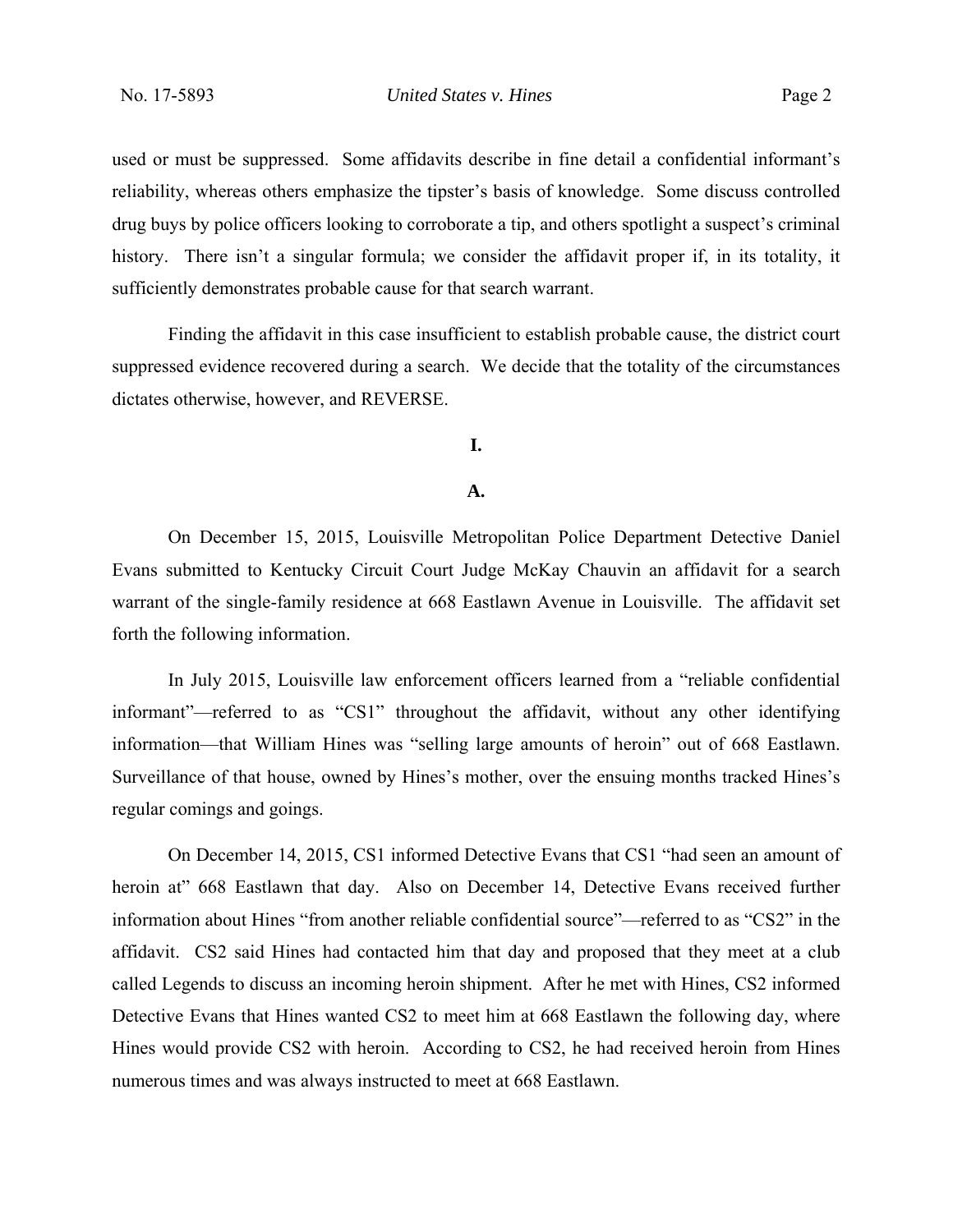Owing to the information from CS1 and CS2, and prior to the meeting at Legends, officers set up surveillance around 668 Eastlawn. They saw Hines leave the house, stop briefly at a liquor store, and then drive to the club. When Hines left the liquor store, surveilling officers observed him "drive in a manner consistent with narcotics traffickers"—"he drove opposite of traffic down a one-way street before entering a dark, narrow alley" where officers believed Hines was looking for any tailing law enforcement.

 Detective Evans also independently investigated Hines's history as a drug trafficker and summarized it in the affidavit. Hines had been on the Louisville DEA's radar since at least 2007, when wire intercepts identified Hines as a kilogram-quantity cocaine trafficker. Additional wiretaps in 2012 helped the Louisville DEA peg Hines as a significant heroin trafficker. That summer, officers seized \$33,500 from Javier Rodriguez outside 668 Eastlawn, which they believed to be payment from Hines for a kilogram of cocaine. In a 2015 interview with officers, Rodriguez said that he had previously provided Hines with kilogram-quantities of cocaine and heroin.

#### **B.**

 The state judge signed a search warrant for 668 Eastlawn early in the afternoon of December 15, which Detective Evans and other officers executed later that day. They recovered, among other things, 3.72 pounds of cocaine, 2.08 pounds of heroin, \$16,085 in cash, and a digital scale with plastic baggies.

Based on the fruits of the search, a federal grand jury charged Hines with possession with intent to distribute at least 100 grams of heroin and at least 500 grams of cocaine, in violation of 21 U.S.C.  $\&$  841(a)(1), (b)(1)(B). Hines moved to suppress the evidence recovered at 668 Eastlawn. His arguments supporting suppression shifted but ultimately converged on two: the affidavit did not establish probable cause for the search warrant, and the good-faith exception to the exclusionary rule did not apply.

The district court granted Hines's motion to suppress. The court found that "the search warrant affidavit does not establish the reliability of the confidential informants in this case, and as such, it lacks probable cause." It held that the affidavit's assertion that both CS1 and CS2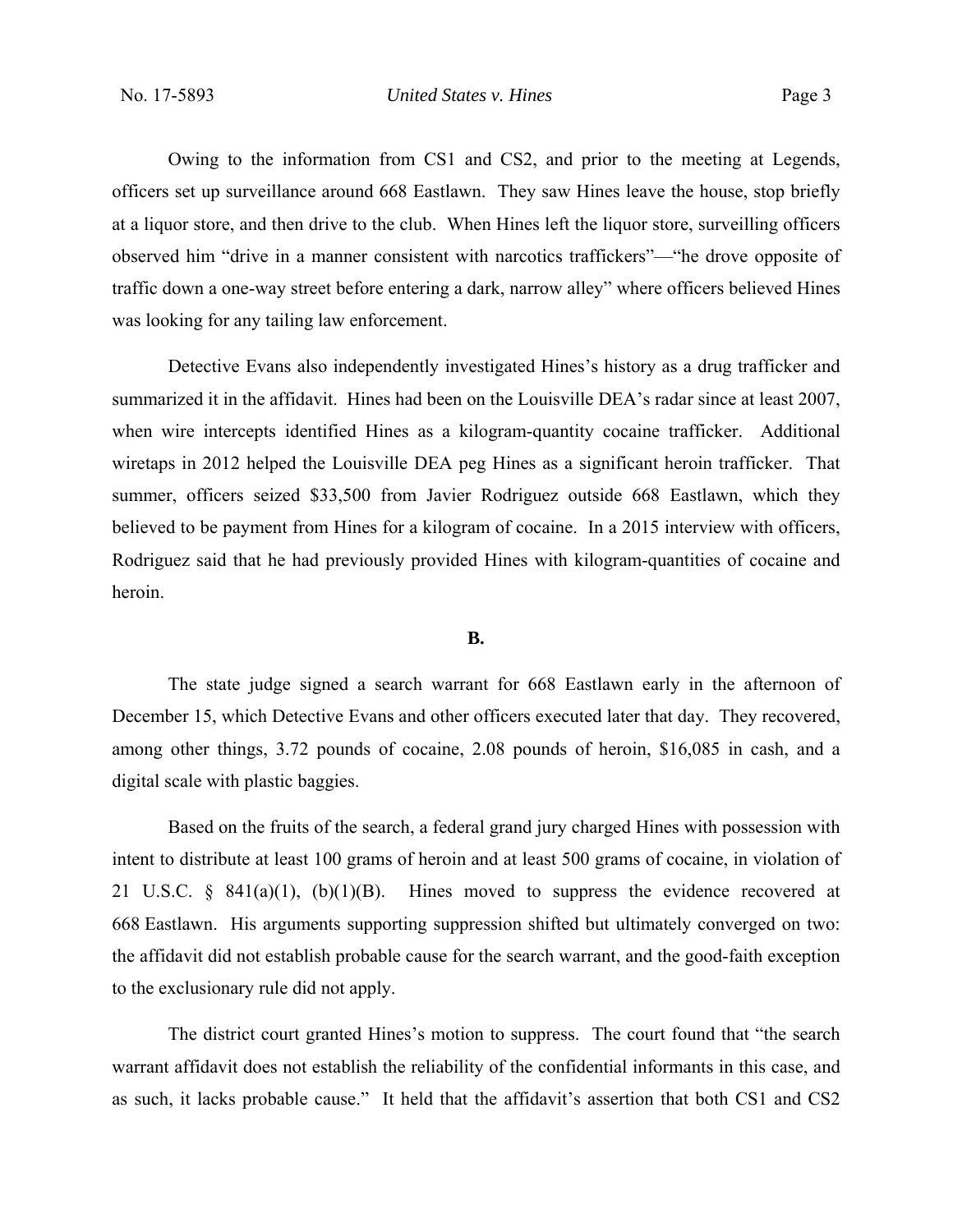were "reliable" was "clearly insufficient" to establish the informants' reliability, noting the conclusory nature of the description and that Detective Evans neither provided the informants' identities to the state judge nor indicated in the affidavit that either informant had previously supplied reliable information. The court also found no independent police corroboration of the confidential informants' statements placing drugs at 668 Eastlawn; "[t]he only information police were able to independently corroborate was that Hines did in fact go to the night club CS2 specified they would meet at," which, according to the court, was the "*least* significant part of CS2's story."

 Next, the court determined the good-faith exception to the exclusionary rule to be inapplicable because "the officer who wrote the search warrant affidavit and applied for and received the warrant was the same officer who executed it."Because, the court explained,

the warrant lacked the necessary indicia that the statements by CS1 or CS2 were reliable . . . , it was unreasonable for Detective Evans to have relied on the search warrant affidavit that he himself prepared, as he was aware of its contents and should have known that more information was required to establish the reliability of the confidential informants . . . .

 The Government timely appealed. We first address whether the affidavit established probable cause, and then proceed to the good-faith inquiry.

#### **II.**

# **A.**

 The Fourth Amendment requires warrants to be supported by probable cause. "In order to demonstrate probable cause sufficient to justify a search warrant, the proponent must submit an affidavit that 'indicate[s] a fair probability that evidence of a crime will be located on the premises of the proposed search.'" *United States v. Dyer*, 580 F.3d 386, 390 (6th Cir. 2009) (quoting *United States v. Jenkins*, 396 F.3d 751, 760 (6th Cir. 2005)) (alteration in original). "A court must look to the 'totality of the circumstances,' including a confidential informant's 'veracity, reliability, and basis of knowledge,' in order to answer 'the commonsense, practical question' of whether an affidavit is sufficient to support a finding of probable cause." *United States v. May*, 399 F.3d 817, 822 (6th Cir. 2005) (quoting *Illinois v. Gates*, 462 U.S. 213, 230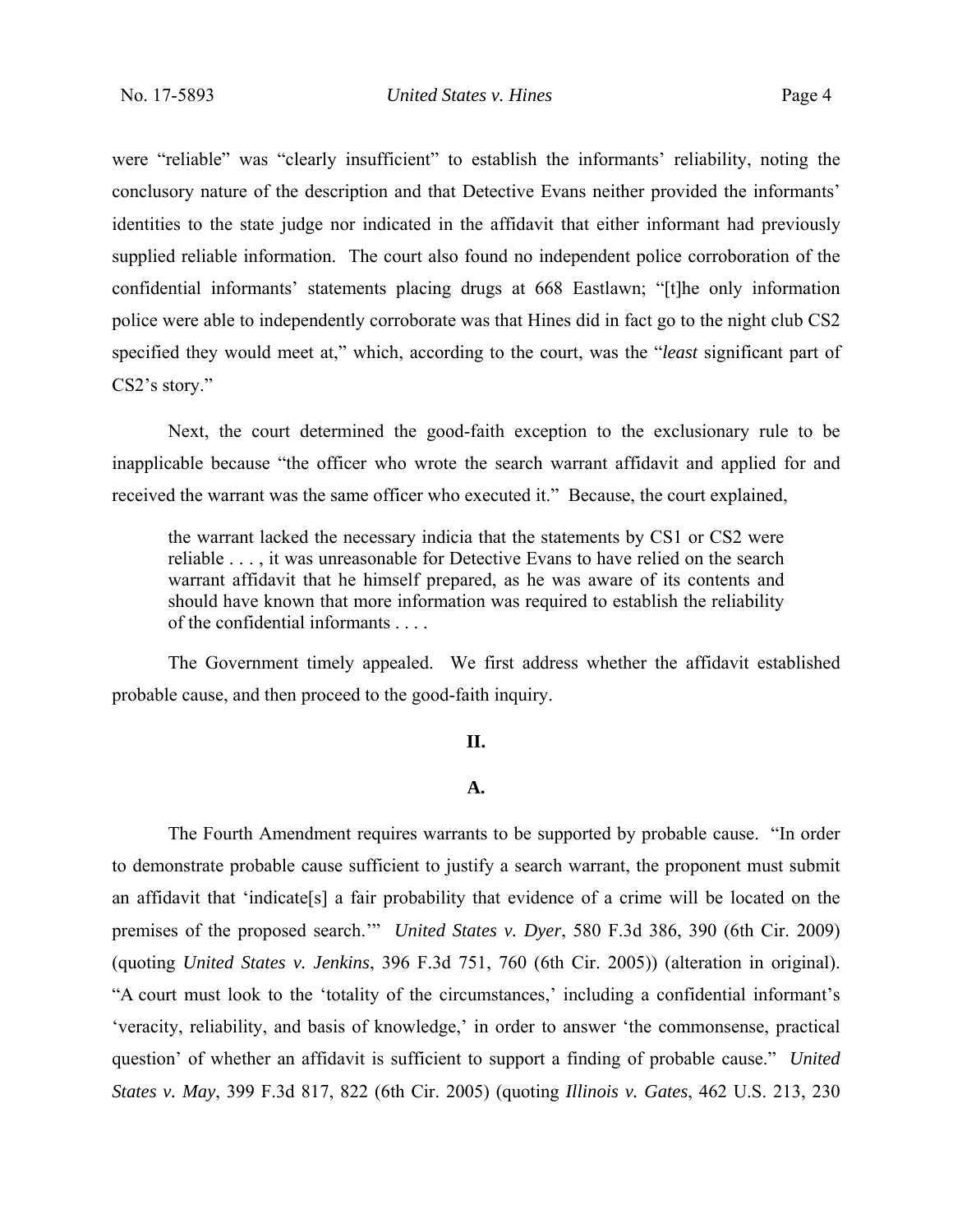(1983)). Although the court is "limited to examining the information contained within the four corners of the affidavit," *Dyer*, 580 F.3d at 390, line-by-line scrutiny of the underlying affidavit is improper when reviewing the issuing judge's probable cause determination, *United States v. Allen*, 211 F.3d 970, 973 (6th Cir. 2000) (en banc).

 We assess the district court's decision to suppress evidence by reviewing the court's factual findings for clear error and its legal determinations—including whether probable cause existed—de novo. *United States v. Dunning*, 857 F.3d 342, 346 (6th Cir. 2017); *United States v. Lazar*, 604 F.3d 230, 232–33 (6th Cir. 2010). "Given the de novo standard of review, where, as here, the district court reviewed the [issuing judge's] probable cause determination, we owe the district court's conclusion no particular deference." *United States v. Brown*, 732 F.3d 569, 572–73 (6th Cir. 2013) (citing *United States v. Leake*, 998 F.2d 1359, 1362–63 (6th Cir. 1993)). "In reviewing a state magistrate's determination of probable cause, this court pays great deference to a magistrate's findings, which should not be set aside unless arbitrarily exercised." *United States v. Washington*, 380 F.3d 236, 240 (6th Cir. 2004) (quoting *Leake*, 998 F.2d at 1363).

# **B.**

 The Government argues that the district court's ruling flouts the totality-of-thecircumstances approach to determining the affidavit's sufficiency.We agree.

Although the affidavit neither named the confidential informants nor offered how they previously provided accurate information, it described both informants' bases of knowledge for their tips about Hines's trafficking drugs out of 668 Eastlawn. At least as of July 2015, CS1 knew that Hines "was actively selling large amounts of heroin from" 668 Eastlawn and informed law enforcement as much. Then, on December 14, Detective Hines learned from CS1 that CS1 saw heroin at 668 Eastlawn that very day. The basis of CS2's knowledge is even stronger. CS2 received heroin from Hines "on numerous occasions in the past, and stated that he is always instructed to come to 668 Eastlawn." On December 14, CS2 told Detective Evans that Hines had contacted him earlier in the day "regarding [Hines] receiving a shipment of heroin" and to say "that he would like to speak with CS2 at Legends Nightclub to discuss the shipment." After CS2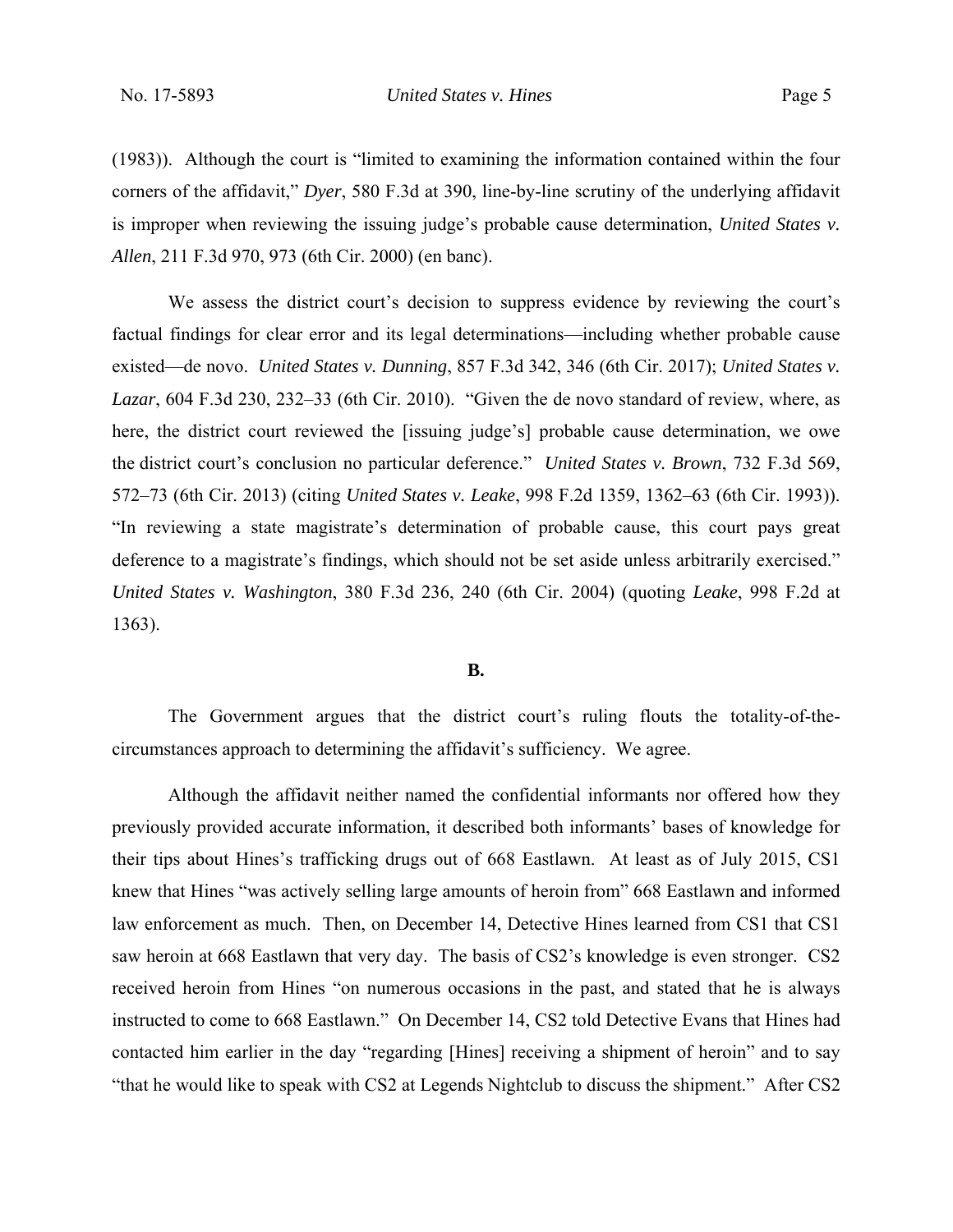met with Hines, CS2 contacted Detective Evans "and informed that [Hines] wanted CS2 to come to his residence, 668 Eastlawn Avenue, at [sic] on December 15, where [Hines] will provide CS2 with a large amount of heroin."

The district court dismissed these statements as "merely creat[ing] a circle of speculation."Instead, it should have credited them as illustrating CS1's and CS2's bases of knowledge regarding drug trafficking at 668 Eastlawn. For example, compare this affidavit to the one upheld in *United States v. Moore*, 661 F.3d 309 (6th Cir. 2011). The *Moore* affidavit contained one paragraph noting that an unnamed informant "stated that he/she has been at the above described residence within the past five (5) days . . . and has seen the above described storing and selling cocaine at the above named address." 661 F.3d at 311. Here, the two informants had as much or more knowledge of Hines's heroin stash at 668 Eastlawn. CS1 saw heroin at 668 Eastlawn the day before the search; Hines contacted CS2 to discuss a shipment of heroin and later told him to come to 668 Eastlawn for a hand-off. The district court discredited this information as devoid of details like quantity or location in the house. But the *Moore* informant likewise never specified the quantity of drugs or their location within the residence to be searched. *Id.* And even though CS2 did not say that he saw heroin at Hines's residence immediately before the search, he admitted that he had always picked up heroin from Hines at 668 Eastlawn in the past—the same place Hines told CS2 to visit on December 15.

So even though the affidavit did not address in detail the reliability of CS1 and CS2, it gave appreciable attention to the bases of their knowledge. *See United States v. Coffee*, 434 F.3d 887, 895 (6th Cir. 2006) (crediting an affidavit that "contains no averments that the informant was reliable based on prior contacts" but "does state that the CI had made several purchases in the past from [the suspect] at the specified address"). We do not evaluate an informant's veracity, reliability, and basis of knowledge independently; more of one compensates for less of the others. *United States v. Ferguson*, 252 F. App'x 714, 721 (6th Cir. 2007). Fatally faulting this affidavit for failing to name the informants or explain that they previously gave accurate information frustrates the totality-of-the-circumstances review we must conduct. *See United States v. Martin*, 526 F.3d 926, 936 (6th Cir. 2008) (explaining that we review the totality of the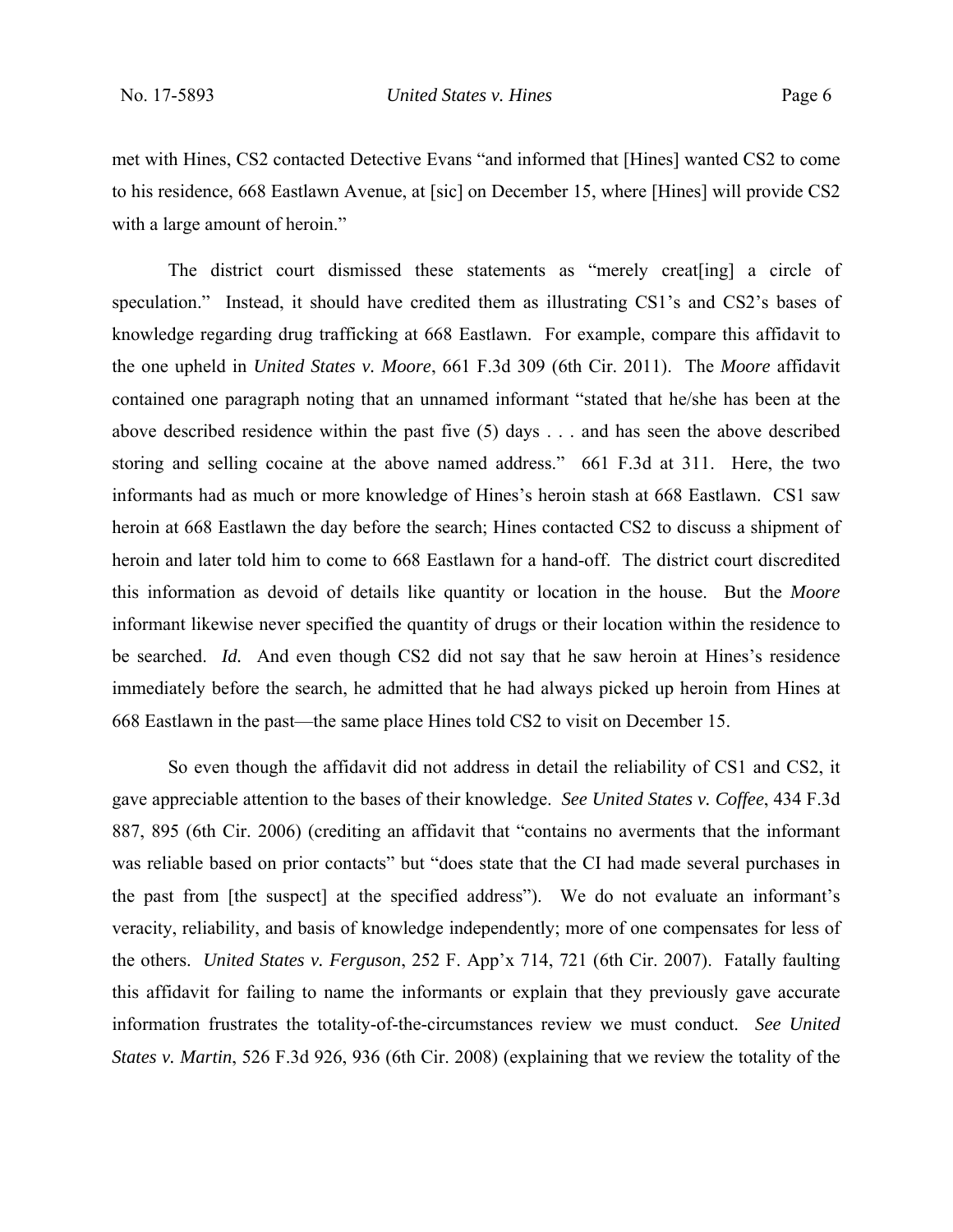circumstances to make a commonsense, rather than "hyper-technical, determination of whether probable cause is present").

 Granted, the district court didn't end its analysis there; it reviewed the affidavit for independent police corroboration of the tips. The court declared that "[t]he only information police were able to independently corroborate was that Hines did in fact go to the night club CS2 specified they would meet at." Calling this "the *least* significant part of CS2's story," the court concluded that the affidavit lacked substantial independent police corroboration to support the probable-cause determination. We disagree.

 For one, given the informants' bases of knowledge, substantial independent police corroboration was unnecessary. *See Dyer*, 580 F.3d at 392 ("[O]nly when no substantial supporting evidence exists within the four corners of the affidavit as to the informant's reliability do courts require substantial independent police corroboration."). In any event, officers independently—and sufficiently—corroborated the tips. After CS1 informed officers in July 2015 that Hines was selling large quantities of heroin out of 668 Eastlawn, DEA and police officers "conducted surveillance at the residence on occasion" and saw Hines "arrive and depart the residence with regularity." Moreover, per the tips from CS1 and CS2 on December 14, officers re-established surveillance around 668 Eastlawn. They witnessed Hines leave the house and drive to Legends that evening—the club at which CS2 said Hines wanted to meet to discuss a shipment of heroin. The district court brushes this aside as mere corroboration that Hines went to a location mentioned by CS2, but that misses a key point: CS2 specified that Hines wanted to meet at Legends *to discuss a shipment of heroin*. And if "an informant is right about some things, he is more probably right about other facts" regarding the suspect's illegal activity. *Gates*, 462 U.S. at 244 (quoting *Spinelli v. United States*, 393 U.S. 410, 427 (1969) (White, J., concurring)). True, as the district court implies, the officers did not set up a controlled buy or see drugs in the house. But our precedent does not require independent corroboration of *criminal* activity. Corroboration of specific nonobvious information that, although innocent on its own, meshes with an informant's tips is similarly relevant. *See, e.g.*, *Dyer*, 580 F.3d at 392–93 (crediting police corroboration of informant's descriptions of suspect's cars and physical appearance); *May*, 399 F.3d at 825 (crediting as independent police corroboration the affidavit's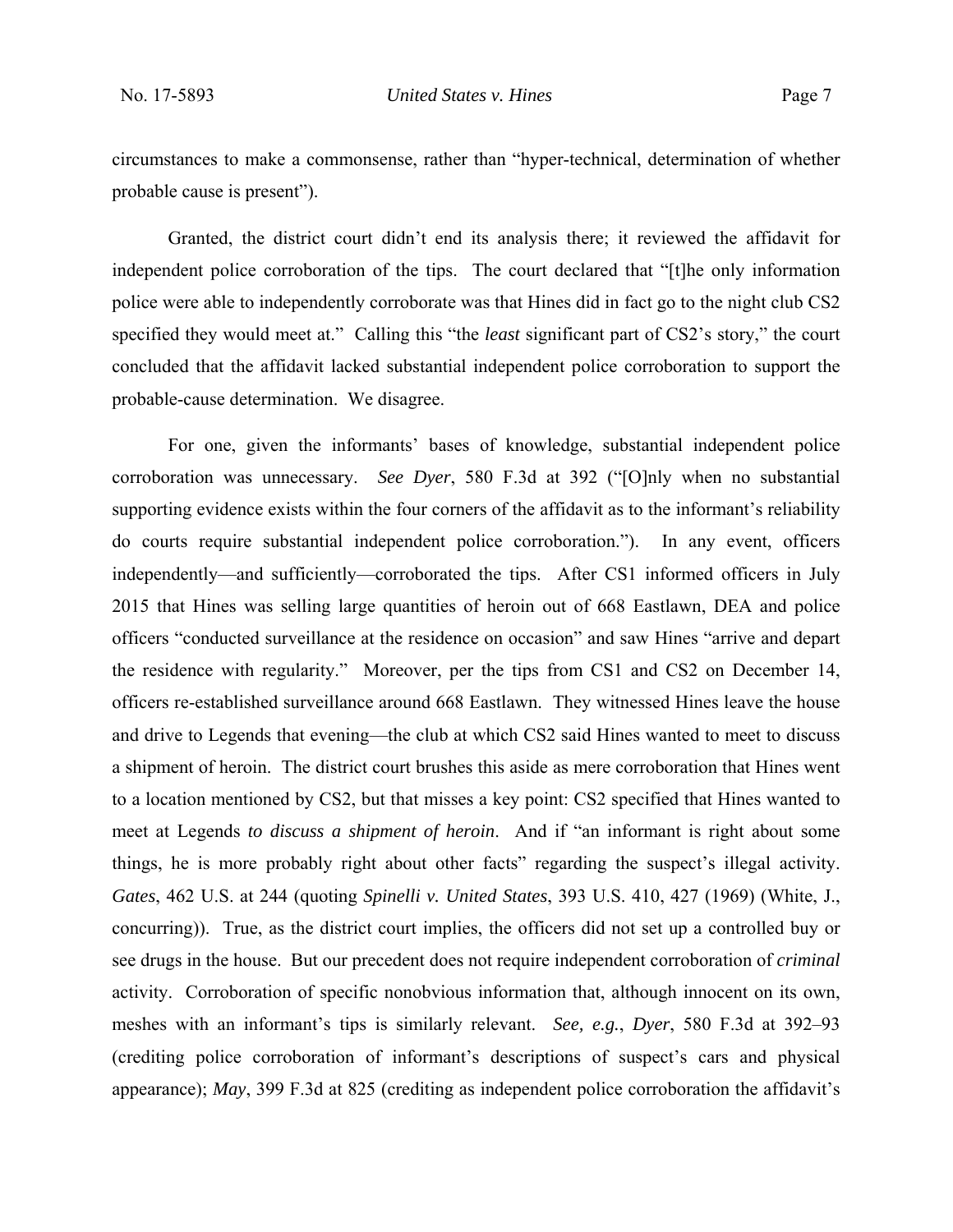averment that surveillance team saw a particular individual involved in unrelated investigation entering suspect's residence).

 In addition, Detective Evans independently investigated law enforcement's previous dealings with Hines, learning that Hines had "a prior criminal history for narcotics possession and trafficking." And Detective Evans laid it out in the affidavit—that 668 Eastlawn served as a drug distribution point for Hines since 2012, that Javier Rodriguez admitted to officers that he previously provided drugs to Hines, that "[s]ource information as recently as December of 2015" indicated Hines to be selling kilos of heroin in Louisville—thereby providing the issuing judge with further independent corroboration of the informants' leads. *See Dyer*, 580 F.3d at 392 ("Although a defendant's criminal history is not dispositive, it is relevant to the probable cause inquiry." (internal citation omitted)); *Martin*, 526 F.3d at 937 (noting that defendant's criminal history—included in the affidavit—constituted "independent corroboration" that "provided other indicia of reliability").**<sup>1</sup>**

\* \* \*

 At bottom, we judge an affidavit "on the adequacy of what it does contain, not on what it lacks, or on what a critic might say should have been added." *Allen*, 211 F.3d at 975. Here, the mix of ingredients passes muster. The totality of the circumstances convinces us that this affidavit demonstrated a specific and concrete nexus between 668 Eastlawn and the evidence sought, and thus established probable cause for the search.

#### **III.**

 Even if the affidavit was defective, the district court should have denied Hines's suppression motion because the officers "seized [the evidence] in reasonable, good-faith reliance" on the search warrant. *United States v. Leon*, 468 U.S. 897, 905 (1984).

<sup>&</sup>lt;u>1</u> <sup>1</sup>The affidavit additionally informed that the surveillance team "observed [Hines] drive in a manner consistent with narcotics traffickers" upon departing the liquor store for Legends by driving the wrong way down a one-way street before entering an alleyway. The district court correctly noted that this observation has limited corroborative effect because CS2 didn't inform officers that Hines would drive like this. Still, that officers observed Hines drive in a manner consistent with drug traffickers *on the way to discuss a possible heroin shipment* with CS2 is something we consider in our totality-of-the-circumstances approach to determining the sufficiency of the affidavit.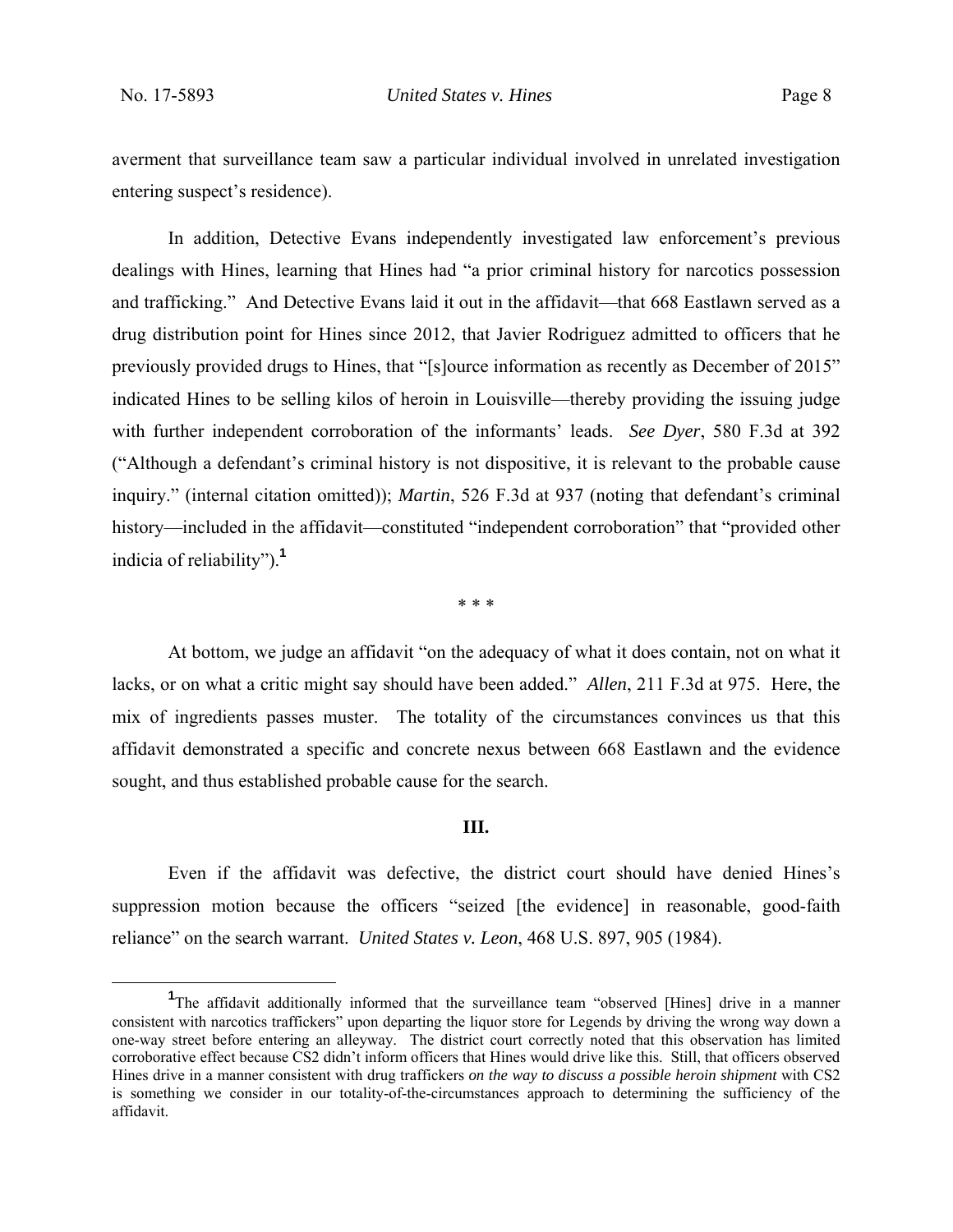The Supreme Court created an exception to the exclusionary rule because "[c]ourts should not . . . suppress 'evidence obtained in objectively reasonable reliance on a subsequently invalidated search warrant.'" *United States v. Carpenter*, 360 F.3d 591, 595 (6th Cir. 2004) (en banc) (quoting *Leon*, 468 U.S. at 922). "Following *Leon*, courts presented with a motion to suppress claiming a lack of probable cause must ask whether a reasonably well trained officer would have known that the search was illegal despite the [issuing judge's] decision. Only when the answer is 'yes' is suppression appropriate." *United States v. White*, 874 F.3d 490, 496 (6th Cir. 2017) (internal quotation marks and citations omitted).

The good-faith exception is inapplicable in four circumstances:

(1) where the issuing magistrate was misled by information in an affidavit that the affiant knew was false or would have known was false except for his reckless disregard for the truth; (2) where the issuing magistrate wholly abandoned his judicial role and failed to act in a neutral and detached fashion, serving merely as a rubber stamp for the police; (3) where the affidavit was nothing more than a "bare bones" affidavit that did not provide the magistrate with a substantial basis for determining the existence of probable cause, or where the affidavit was so lacking in indicia of probable cause as to render official belief in its existence entirely unreasonable; and (4) where the officer's reliance on the warrant was not in good faith or objectively reasonable, such as where the warrant is facially deficient.

*United States v. Hython*, 443 F.3d 480, 484 (6th Cir. 2006) (citing *Leon*, 468 U.S. at 923). We review de novo the applicability of the good-faith exception. *United States v. Abernathy*, 843 F.3d 243, 257 (6th Cir. 2016).

# **B.**

Neither the district court nor Hines suggests that Detective Evans misled the issuing judge by including in the affidavit information he knew to be false. Nor do they contend that the issuing judge simply rubber-stamped the affidavit out of a favorable predisposition toward law enforcement. Rather, the district court eschewed applying the good-faith exception because Detective Evans both wrote the underlying affidavit and executed it. According to the court, "it was unreasonable for Detective Evans to have relied on the search warrant affidavit that he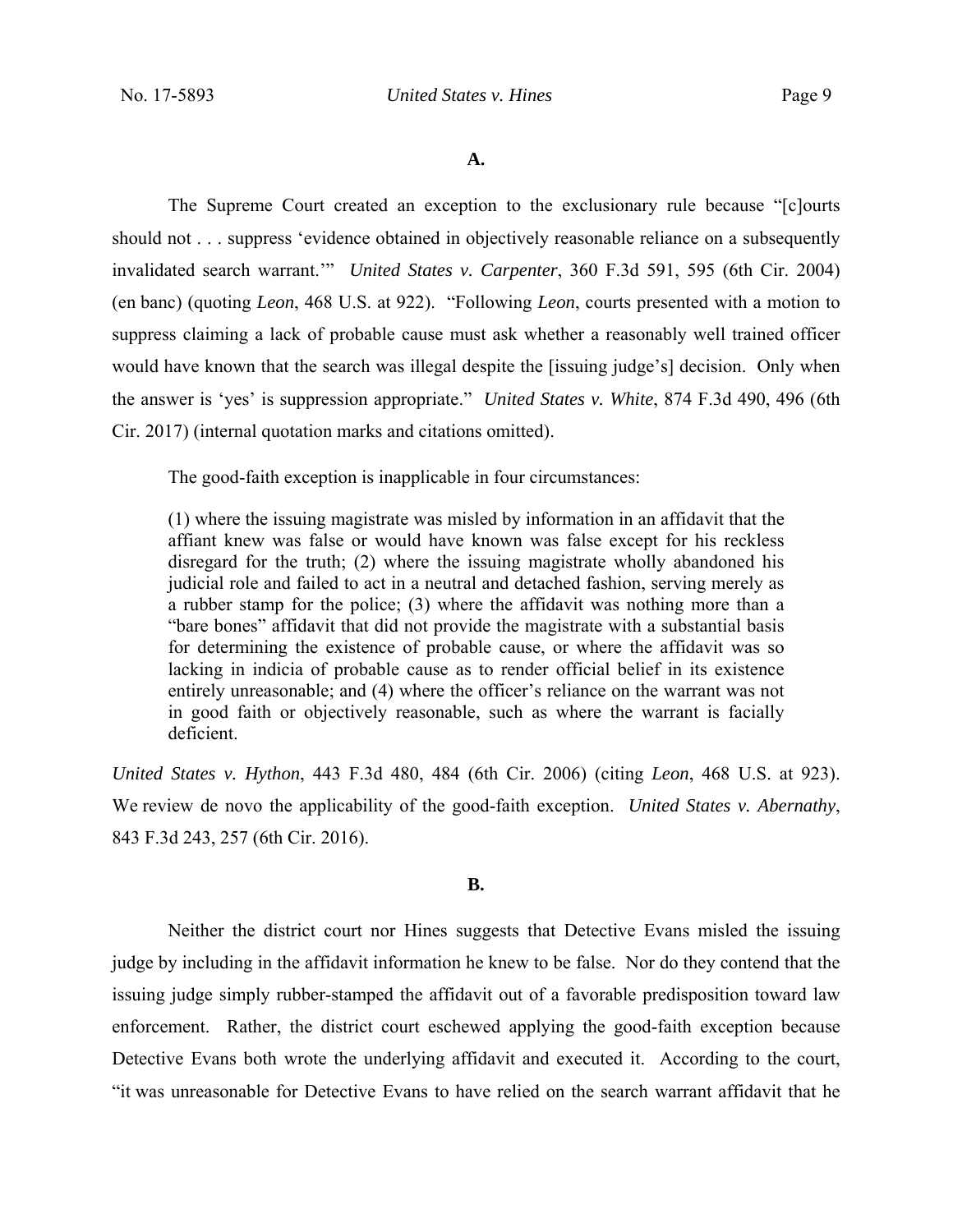himself prepared, as he was aware of its contents and should have known that more information was required to establish the reliability of the confidential informants." We conclude otherwise.

 First, that Detective Evans both wrote the underlying affidavit and executed the search warrant is not enough, standing alone, to preclude application of the good-faith exception. *See, e.g.*, *United States v. Kinison*, 710 F.3d 678, 686–87 (6th Cir. 2013). As the Government notes, in past cases this court applied the good-faith exception where the affiant executed the search warrant. *E.g.*, *Moore*, 661 F.3d at 311, 314–15; *United States v. McCraven*, 401 F.3d 693, 695, 698 (6th Cir. 2005).

 Second, this was not a bare-bones affidavit because it was not a conclusory affidavit. *White*, 874 F.3d at 496. A bare-bones affidavit "asserts only the affiant's belief that probable cause existed. It provides nothing more than a mere guess that contraband or evidence of a crime would be found, either completely devoid of facts to support the affiant's judgment that probable cause exists, or so vague as to be conclusory or meaningless." *Id.* (internal quotation marks and citations omitted). Both informants offered concrete information that tied drug-dealing to 668 Eastlawn in the days immediately preceding the warrant's execution. CS1 saw heroin inside 668 Eastlawn the day before the search; CS2 told Detective Evans about his conversation with Hines regarding a large quantity of heroin to be provided at 668 Eastlawn; and every time CS2 previously received heroin from Hines, it was at 668 Eastlawn. Such details make this affidavit different from the one at issue in *Mills v. City of Barbourville*, 389 F.3d 568, 575–76 (6th Cir. 2004), which failed to state "why [the address] is being searched" or indicate that officers "performed any investigation to determine whether plaintiff lived at" the address. *United States v. Baxter*, 889 F.2d 731 (6th Cir. 1989), on which the district court relied, is similarly distinguishable. There, the affidavit relied on a confidential informant who was simply an anonymous caller. 889 F.2d at 733. This court would not apply the good-faith exception because it found the affidavit to be bare-bones and determined that the officer "had to realize that the source of the information against defendant was an unknown party who was unavailable and could not be demonstrated to be 'reliable.'" *Id.* at 734.

 None of those problems plagues the affidavit or affiant in the instant case. Detective Evans's affidavit was not "*so* lacking in indicia of probable cause that, despite a judicial officer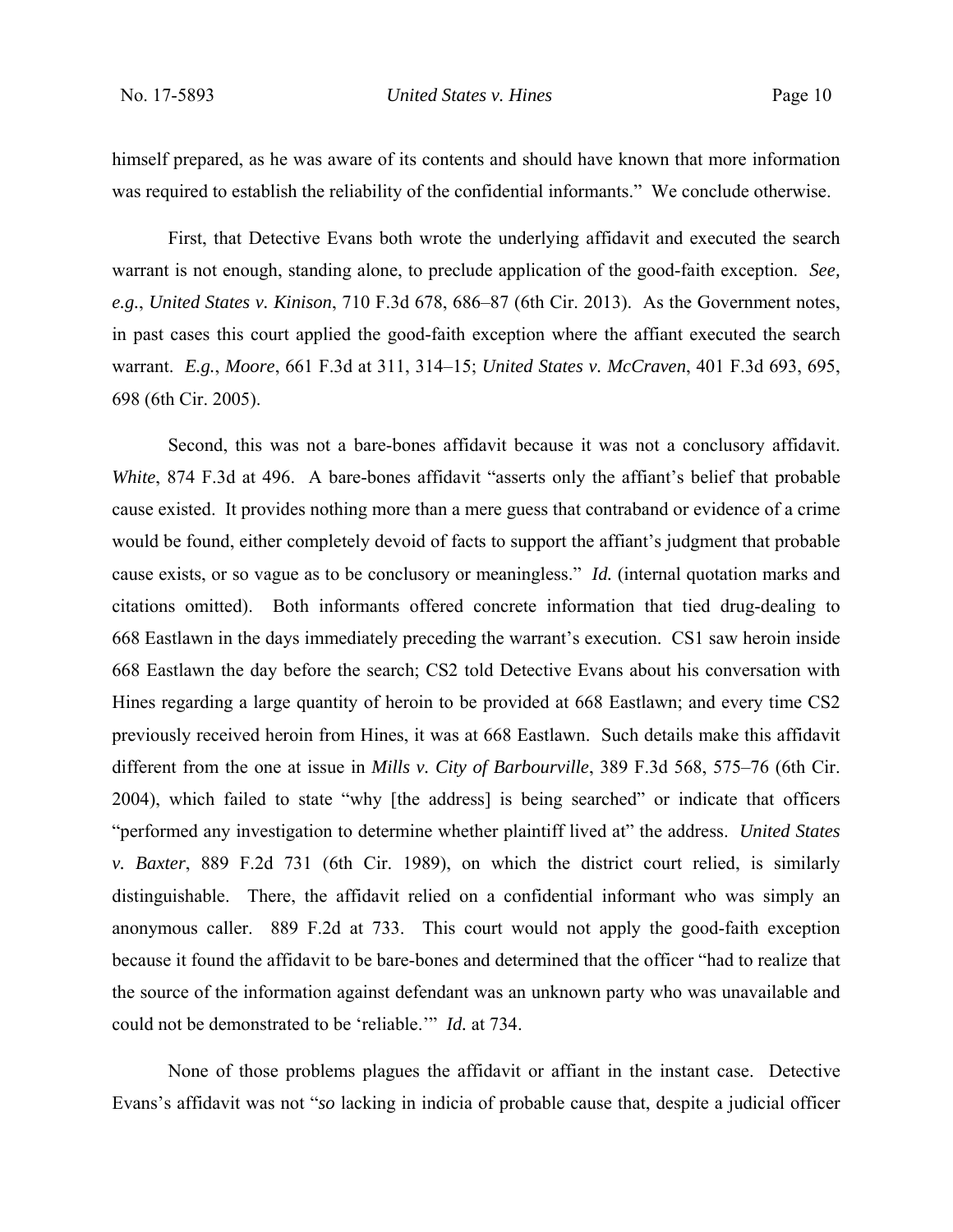having issued a warrant, *no* reasonable officer would rely on it." *White*, 874 F.3d at 497 (citing *United States v. Helton*, 314 F.3d 812, 824 (6th Cir. 2003)). And even if it did fall short of establishing probable cause, this affidavit was not "completely devoid of any nexus" connecting Hines's house with illegal activity. *Carpenter*, 360 F.3d at 595. Indeed, this affidavit contained more facts connecting 668 Eastlawn with evidence of drug trafficking than did the affidavit upheld in *Carpenter* connecting a residence with marijuana patches. *See id*. at 593, 596 (affidavit based on pilot's observation of road connecting marijuana plants and a residence satisfied *Leon* good-faith exception).

 The only precedent on which Hines relies to argue the unavailability of the good-faith exception is the distinguishable *United States v. Weaver*, 99 F.3d 1372 (6th Cir. 1996). The affiant-officer in *Weaver* used a "preprinted affidavit" that "was composed of boilerplate text with a few open spaces for" individuals' names, a brief description of the house to be searched, the word "marijuana," and the date of the affidavit—in total, a classic bare-bones affidavit. 99 F.3d at 1375–76. Turning to the good-faith exception, the *Weaver* court explained that the affiant-officer "should have realized that he needed to do more independent investigative work to show a fair probability that this suspect was either possessing, distributing, or growing marijuana," given that he had "little firsthand information and no personal observations." *Id.* at 1380. Here, however, Detective Evans corroborated these informants' tips by independently investigating Hines's lengthy trafficking history and observing Hines leave 668 Eastlawn to meet CS2 at Legends as CS2 said would happen.

\* \* \*

 "[T]he exclusionary rule is designed to deter police misconduct rather than to punish the errors of judges and magistrates." *Leon*, 468 U.S. at 916. The facts here do not engender fears of police misconduct. Even if this affidavit did not establish probable cause, therefore, the fruits of the search would nevertheless survive suppression through application of the good-faith exception.